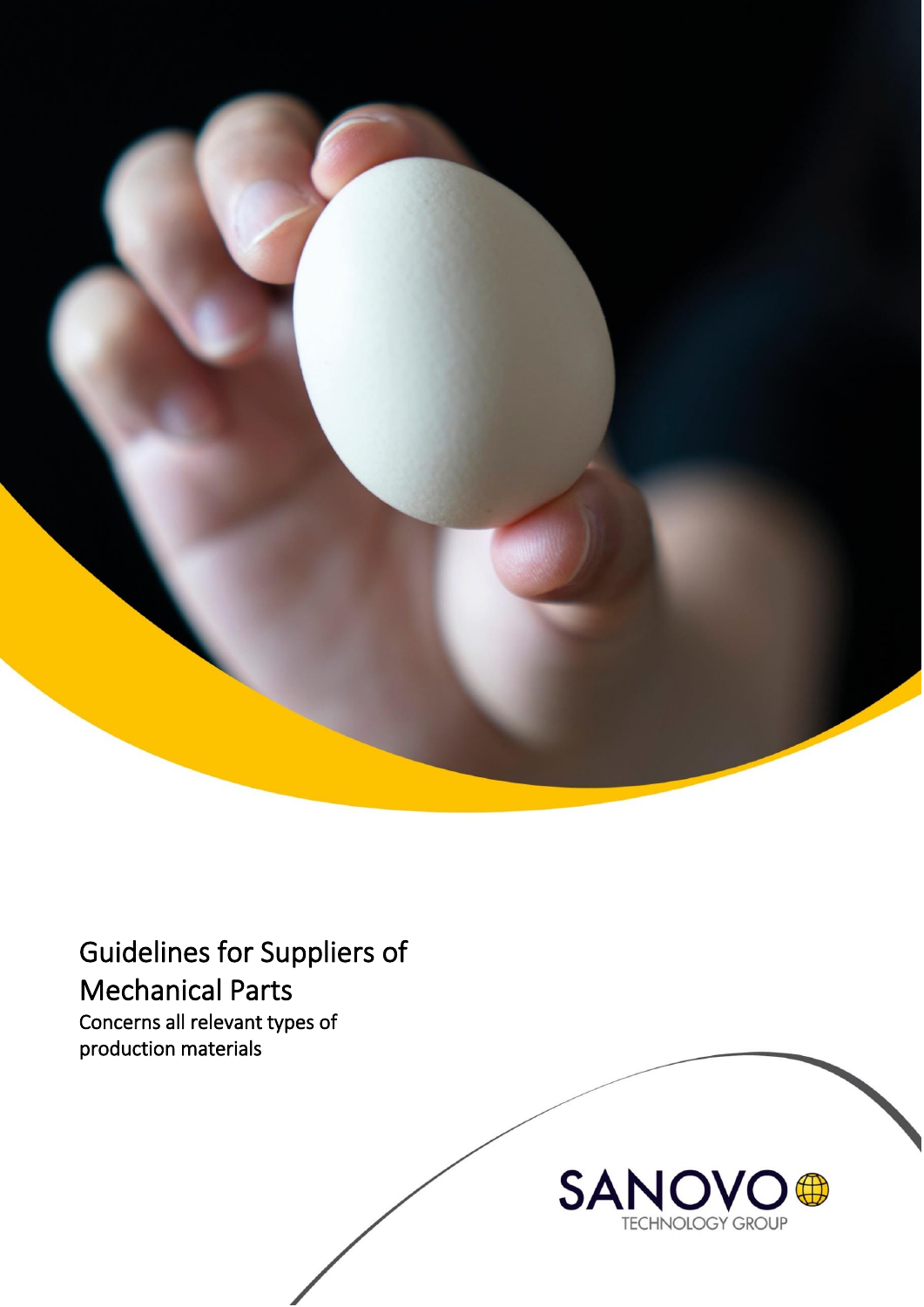All documentation relating to the manufacturing of mechanical parts is the property of the SANOVO TECHNOLOGY GROUP and may not be copied, shown or handed over to third party without our prior written consent.

Follow this guideline, especially where no dimensions or tolerances are on the drawing.

All documentation made in the SANOVO TECHNOLOGY GROUP follows these standards:

Tolerance principle: **ISO 8015:2011** Dimension in mm without tolerances: ISO 2768-1:1993 Geometrical tolerance: ISO 2768-2:1993 (+ISO 1101:2017) Surface roughness and texture: **ISO 1302:2002** Welding: ISO 2553:2013

Every discipline carried out to supply SANOVO TECHNOLOGY GROUP is expected to be done by skilled/educated people and that everyone is inspecting his/her own work, with focus on delivering the best quality.

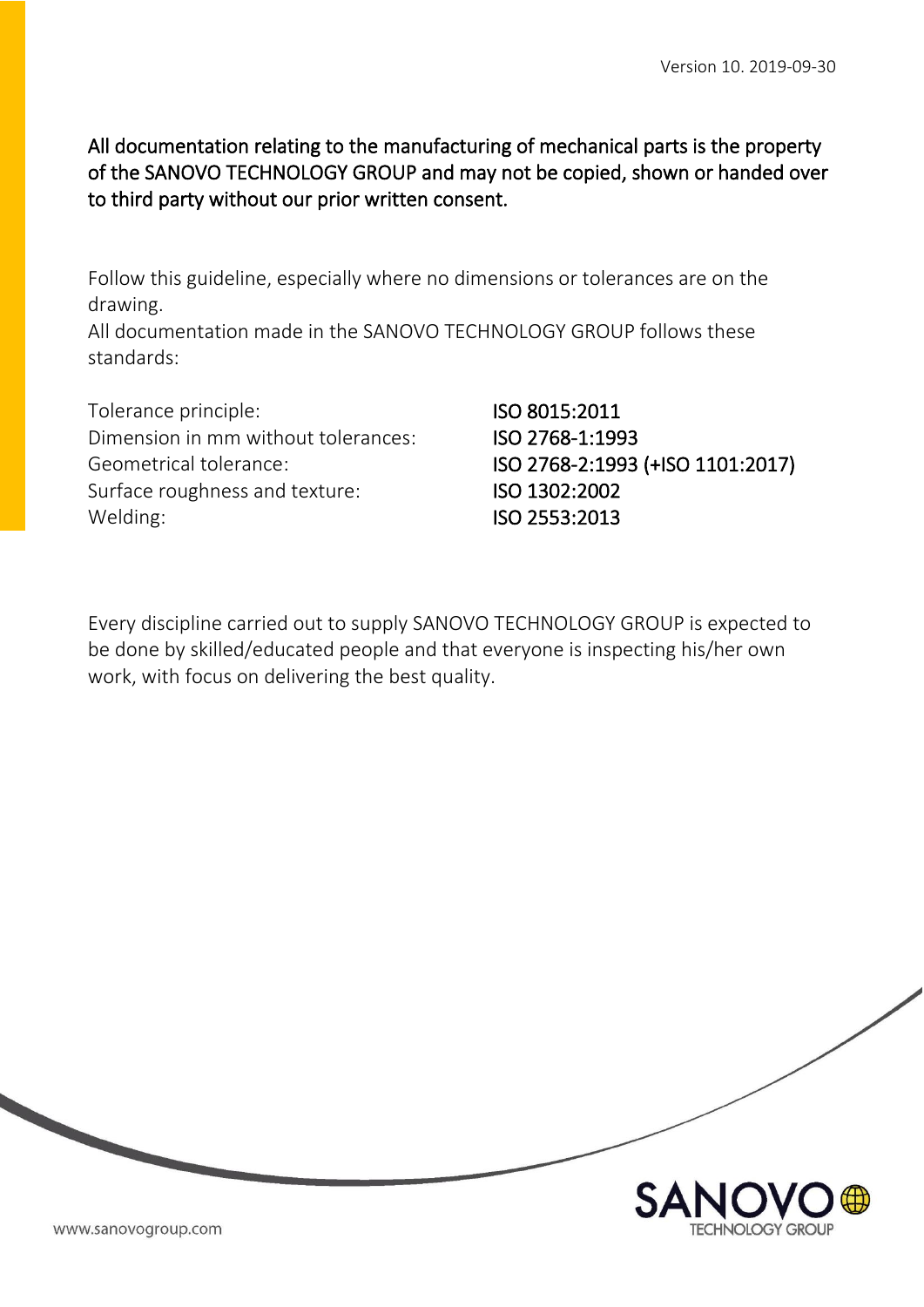## Choosing Material

If nothing else is mentioned, these are the materials we expect:

- Shafts (especially with h9 tolerance) must be centerless grinded
- For dairy pipes, polished surface (minimum 180 grit) must be chosen

## Bending

If nothing else is mentioned on the drawing, below rules are applicable for bending tools for stainless steel sheet metal:

- The width of the rail on the lower matrices is 8 x the thickness of the plate
- The nose radius of the top bend tool is 1 mm
- Dimensions on flattened views equals inside dimensions

# Welding

- Welding must be carried out using welding rod. Just fusing is not accepted.
- If no surface treatment is specified, still the discolouration from welding must be removed with acid solution/pickling. If an acid solution/pickling is used make sure to rinse thoroughly afterwards.
- Everything must be fully welded both outside and inside, unless otherwise is stated on the drawing. Exception from this is shields and covers.
- Sanitary pipes are not allowed to have burrs and protection-/backgas must be used.

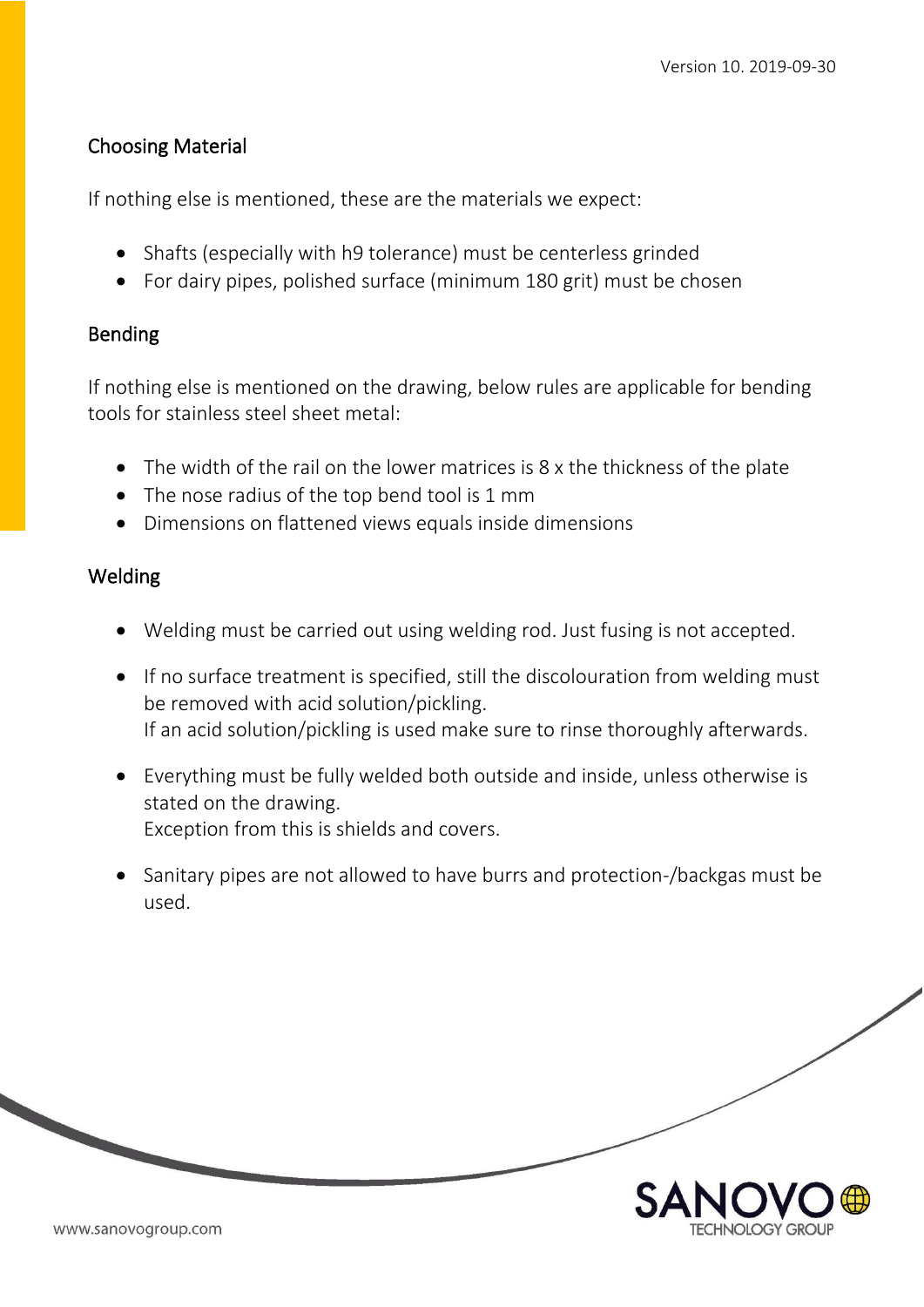## Grinding & surface roughness

- Burrs and sharp edges must be removed on all items.
- Plastic parts are not allowed to be rougher than Ra 3,2µm on machined surfaces.
- Items in contact with food must be grinded to a roughness Ra <= 0,8µm (K180)
- Welding seams must be grinded down prior to surface treatment to make the joint "invisible" (see picture 1). Exceptions from this is: Sanitary pipes and "hidden" welds (ask, when in doubt). Also accepted is square tube joints ground as seen on picture 2.

*For bigger (machine-)frames further instructions and initial supervising from one of Sanovo's Field Service Engineers is required.*

- Welds on product chutes must be grinded inside and outside (ask, when in doubt).
- Welds on covers and shields must be grinded outside (ask, when in doubt).





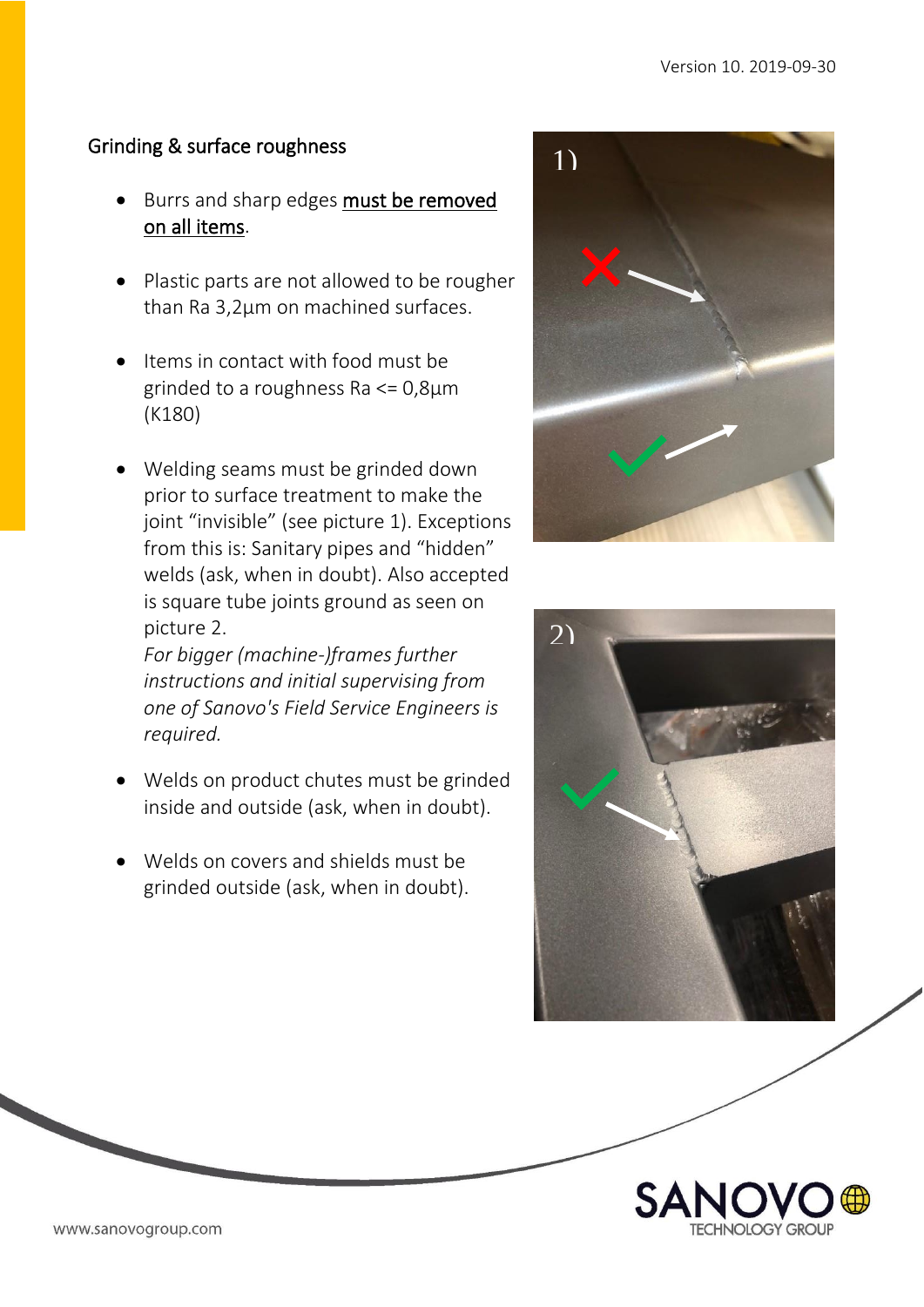#### Roughness symbols

- •MRR material to be removed (welding must be removed by grinding)
- •NMR no material to be removed (welding not to be grinded).



## Thread recovery

- Nuts, muffs, etc. that is welded on or near welds must be checked for functionality and recut if necessary.
- All outside pipe threads must be checked for functionality (use nut).
- When glass bead blasting bottom holes all threads must be either plugged or recut afterwards.
- FCM (Food Contact Material) approved anti-seize compound must be used for assemblies where parts are fitted with screws, nuts, anything with thread.

#### Surface treatment

- Surface treatment must always be done according to the purchase order. The purchase order overrules the drawing text for surface treatment.
- Glass blasted frames must be treated with Inoxol or ProLube White Oil because of risk of contamination from a different metal and air pollution. Glass- and metal dust of all kinds must be cleaned off before oil is applied, and make sure to wipe away surplus oil before shipment.

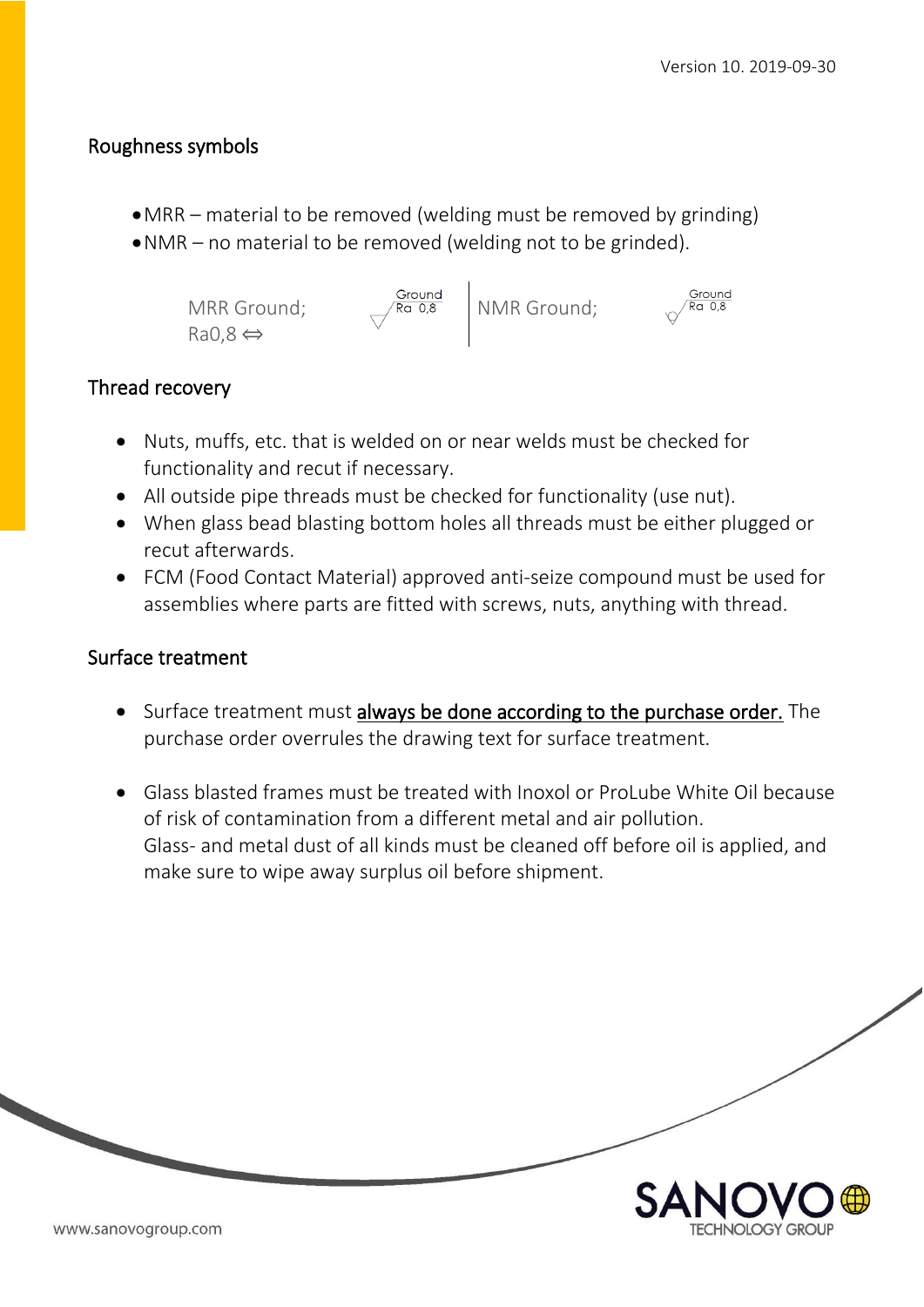- When glass blasting legs (square pipe constructions) and nozzles pipes, do plug holes to keep glass out and protect threads. Alternatively, clean pipes, square pipes, etc. out and recut threads.
- 'Wire-brushed' meaning brushed with a cup-shaped wire-brush, using an oil/carborundum powder-mix, to a uniform full surface on both sides of the item. Work at random to avoid making a pattern. Se picture on page 7. For sanitary pipe items wire-brushing means brushing the welds as preparation for later pickling.
- 'Fladder' meaning fladdered on both sides of the item.
- Printed text on sanitary pipes must be removed.

#### Packing and shipment

- Avoid contact in between glass blasted parts when packing for shipment. If necessary, separate them with a layer of corrugated paper.
- Protect shafts from getting scratches at handling and transportation.

Any questions?

Feel free to contact the local purchase department, where the order was placed.

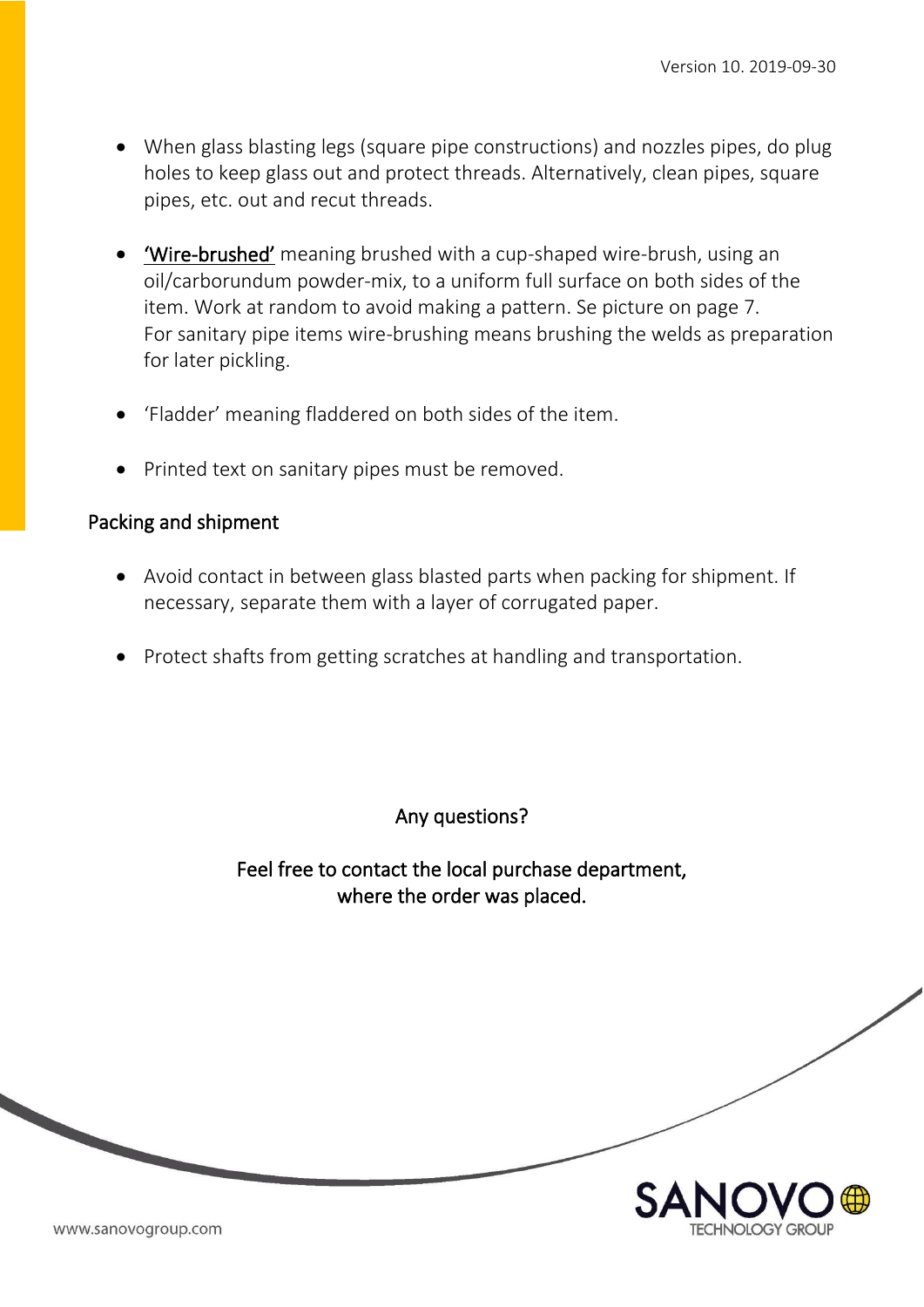# Examples of surface treatments





www.sanovogroup.com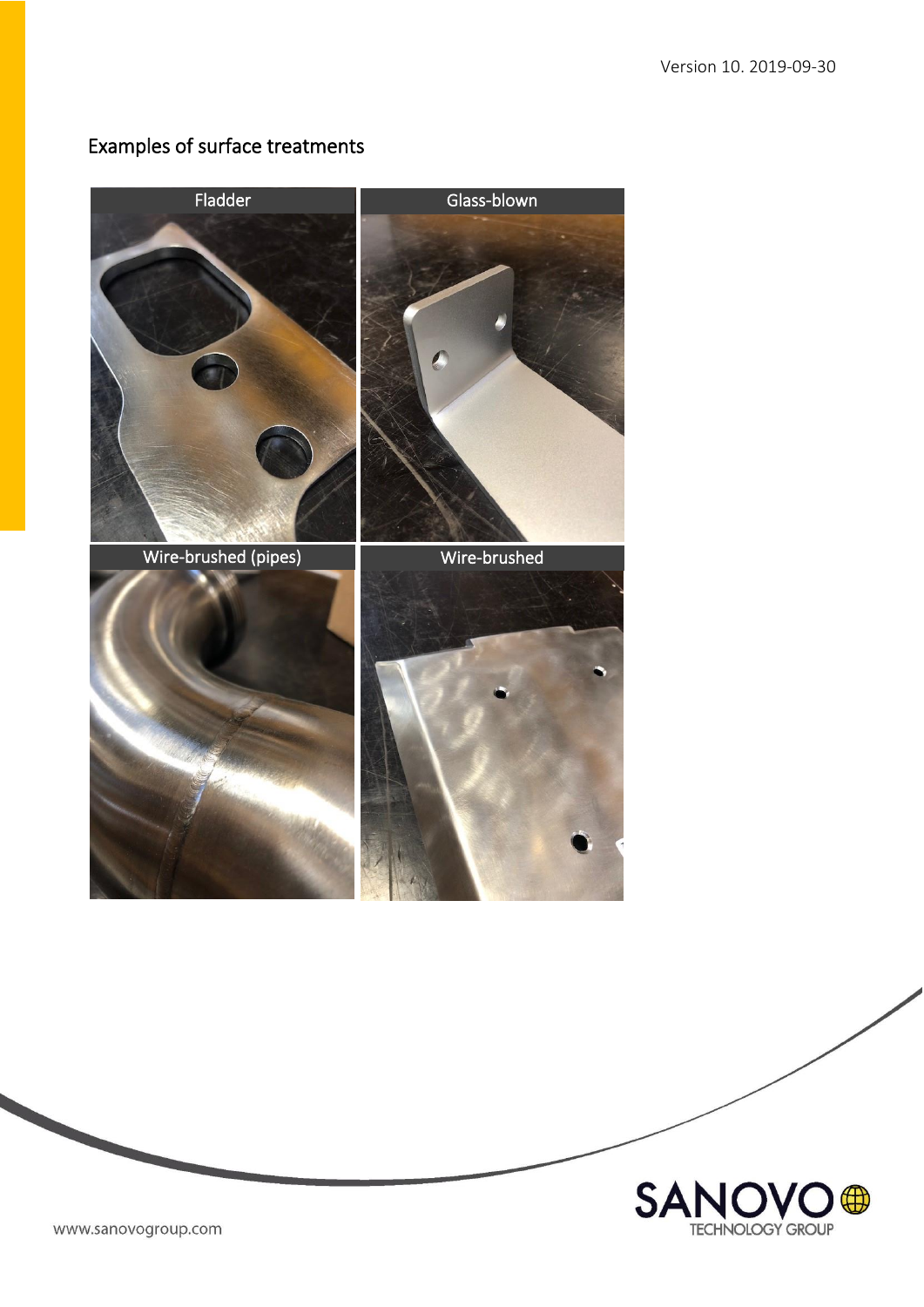**TECHNOLOGY GROUP** 

#### Welding symbols based on the standard

- Method of representation:
	- o 1 arrow line
	- o 2a reference line (continuous line)
	- o 2b identification line (dashed line)
	- o 3 welding symbols



Different welding examples